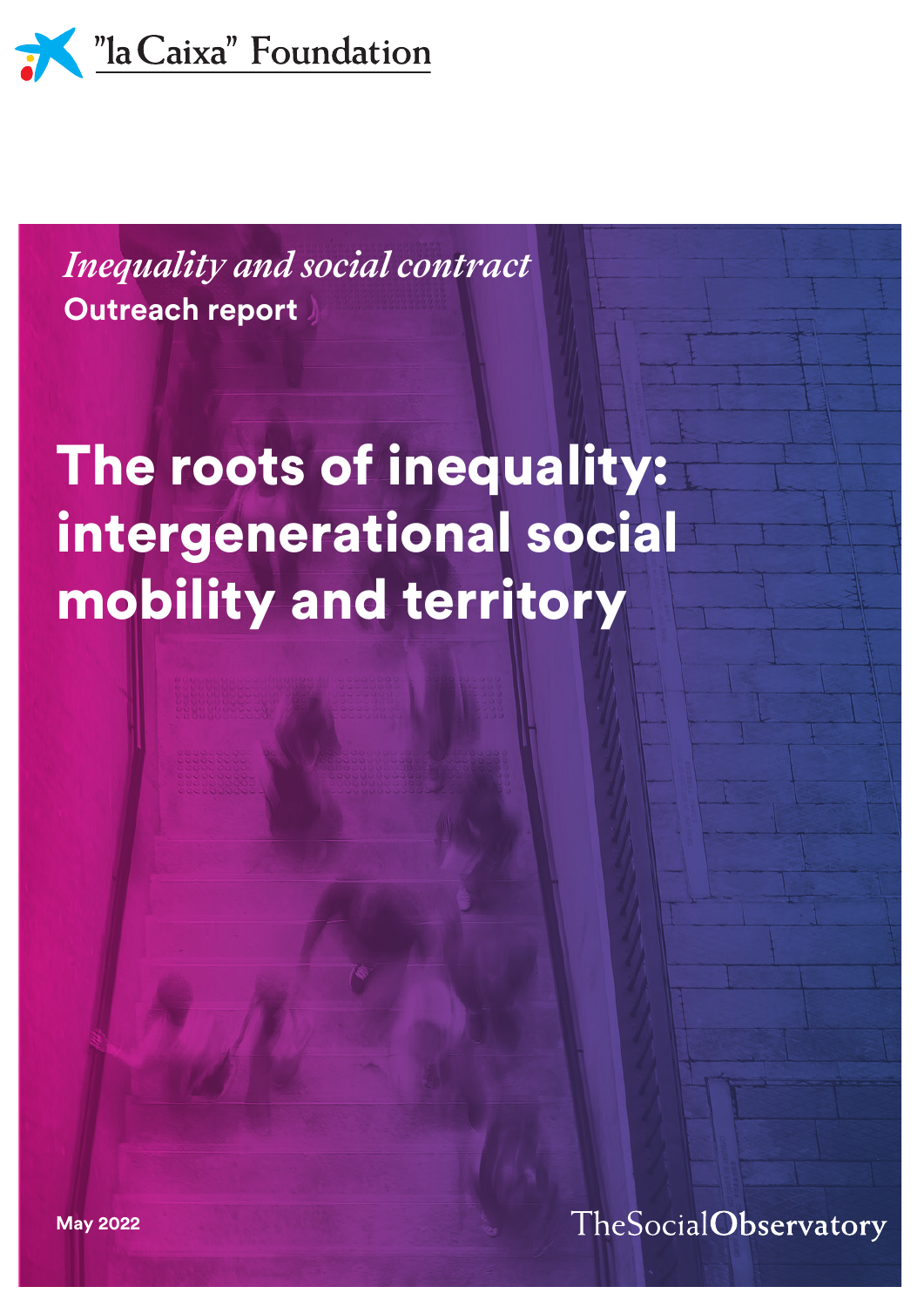### **Credits**

### Research and preparation of report

#### **The Social Observatory of "la Caixa" Foundation**

**"la Caixa" Banking Foundation, 2022**  Plaza de Weyler, 3 07001 Palma

ISBN 978-84-9900-313-9 ("Inequality and social contract" collection)

**Coordination of the work, graphic design and layout:**  Knowledge Sharing Network, SL KSNET

www.ksnet.eu

www.discobole.eu **Proofreading and translation:**  Discobole, SL

"la Caixa" Banking Foundation does not necessarily identify with the opinions expressed by the authors of this publication.

#### **elobservatoriosocial.fundacionlacaixa.org/en**

**Fernando Bruna,** Universidade da Coruña

**Paolo Rungo,** Universidade da Coruña

**María Alló,** Universidade da Coruña

**Curator of the collection:** Luis Ayala, UNED

**Scientific committee:** Lidia Brun (ULB), Olga Cantó (UAH), Sara de la Rica (ISEAK), Víctor Lapuente (UG), Marga León (UAB), Jorge Onrubia (UCM), Leire Salazar (UNED)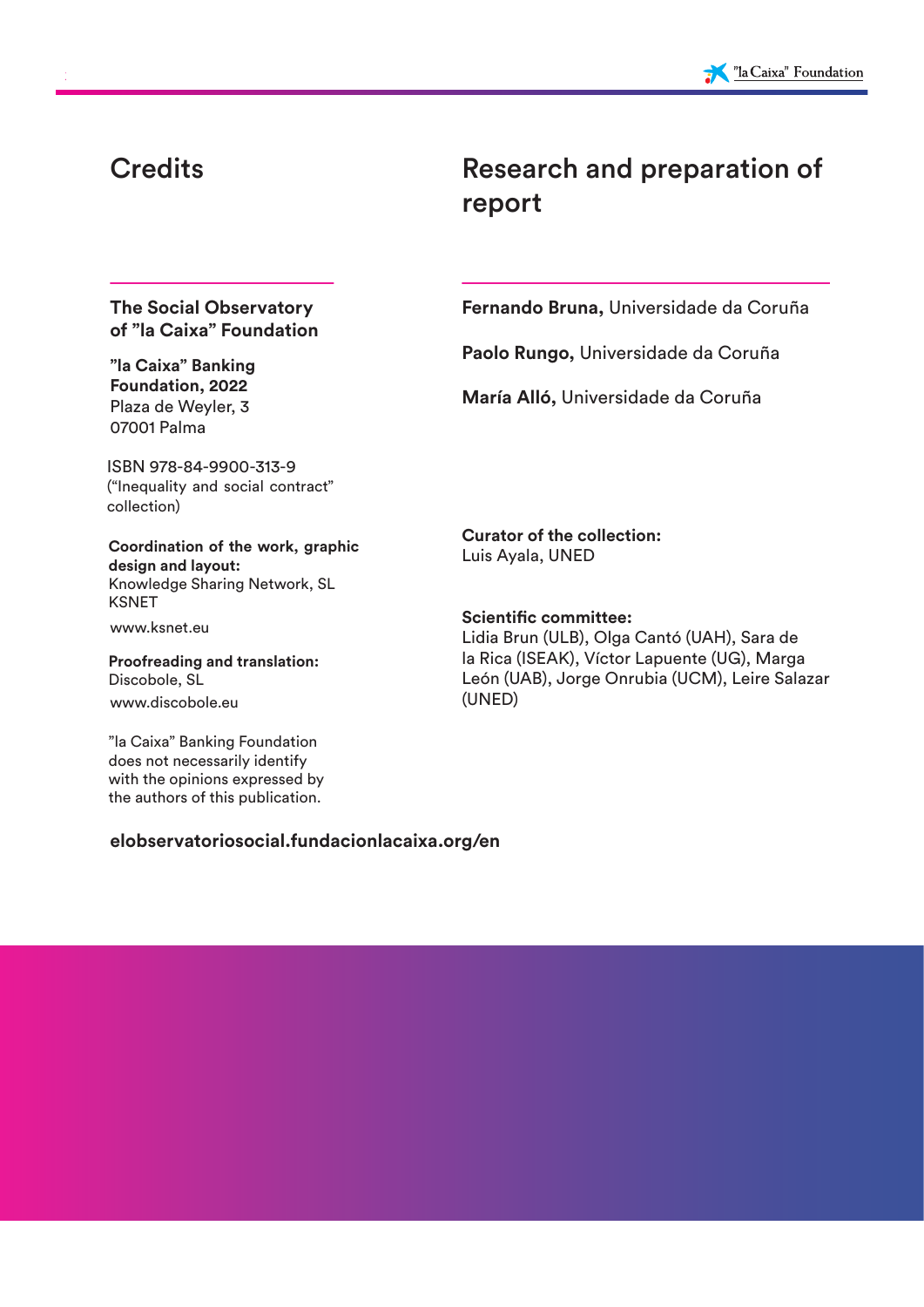### Table of contents

- 4 Abstract
- 5 Main ideas
- 6 University education became predominant among young people after the education boom of the last century
- 7 Education level heritability in Spain is now similar to that of other neighbouring countries
- 8 Family background continues to influence educational opportunities for young people
- 9 The Great Recession and pandemic appeared against an employment backdrop in which almost half of the youngest people with a university degree were in low-skilled jobs
- 10 The ratio between the income of offspring and parents is higher in Spain than that of other neighbouring countries
- 12 The place where we spend our childhood determines our subsequent opportunities
- 13 Growing up in urban municipalities with higher average income and better income distribution favours subsequent opportunities for young people
- 15 Conclusions
- 16 Proposed actions
- 17 Study characteristics
- 18 References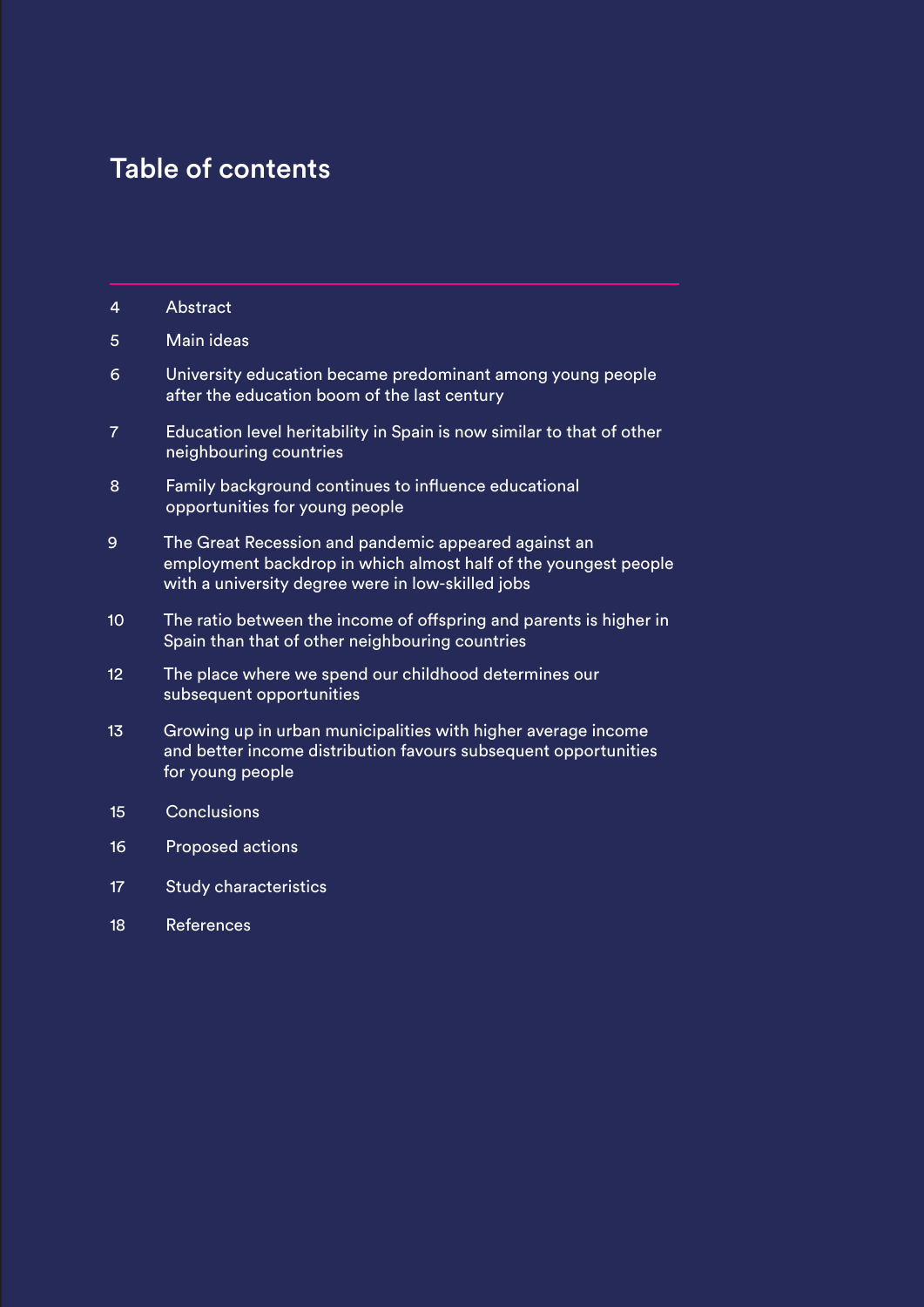# **Abstract**

The opportunities of people depend on at least three types of social factors: the conditions of their family of origin, the state of the labour market in their active life and the features of the territory where they grew up. Although the "education boom" of the latter half of the 20th century has created new opportunities, intergenerational mobility in Spain still implies a high heritability of education. Spain is among the countries in our vicinity in which the income of parents has a greater influence on the income of their offspring. Moreover, the spread of education occurred faster than the transformation of the production structure, thereby leading to increasingly more university graduates employed in low-skilled jobs. This trend has been accentuated by the 2008-2014 and covid-19 crises, as they reinforced the importance of family background. On a more novel note, this study provides evidence on how the context of childhood determines later earning prospects. Growing up in rural municipalities or municipalities with higher incomes and better income distribution favours subsequent opportunities for young people.

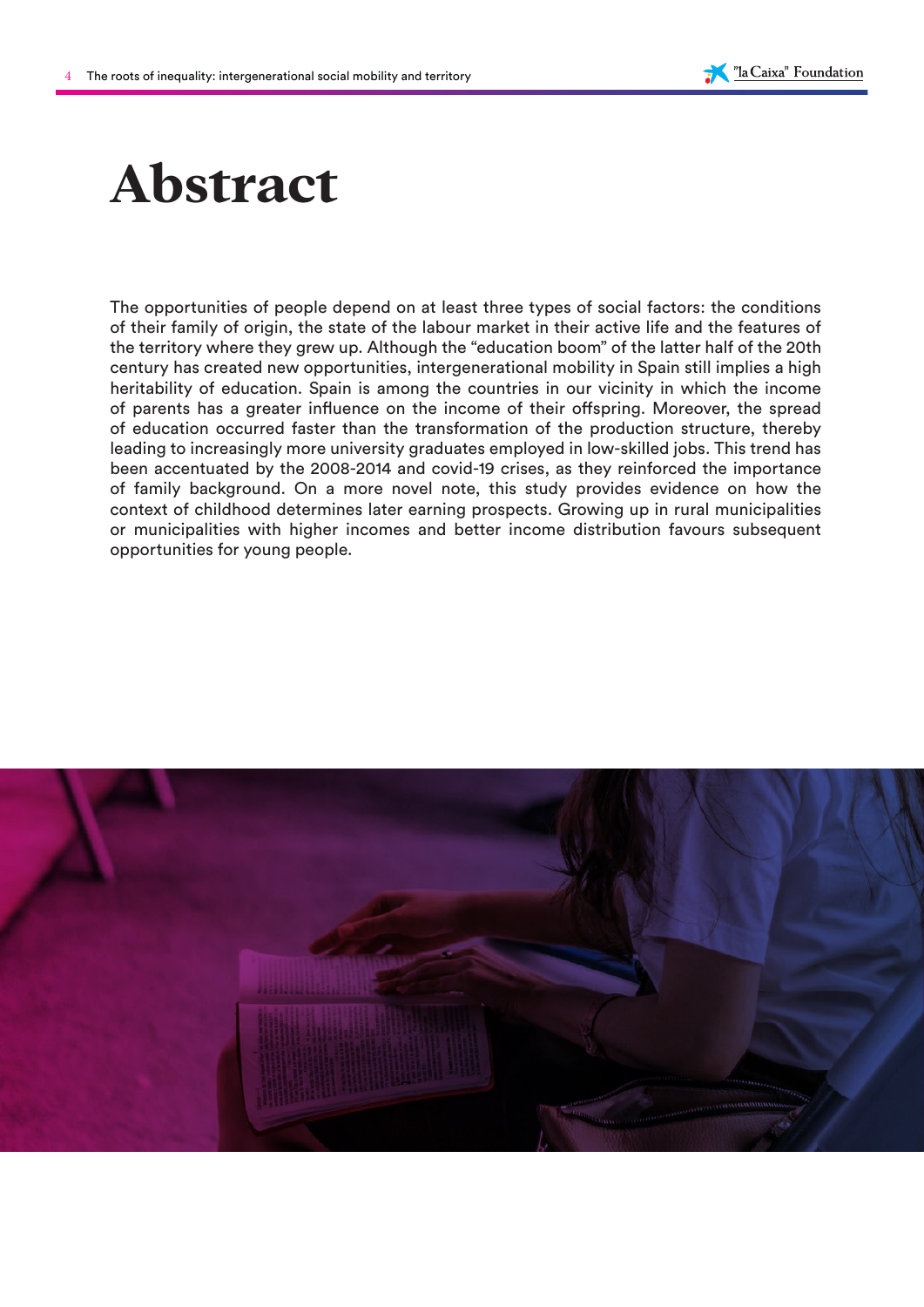# **Main ideas**

# 1

The education boom that began in the 1960s has meant that university education has become predominant among young people.

# 3

Some 28% of 25-44 year olds with a university degree are from families with lower levels of education, a similar figure to that of France, England, the Netherlands or Denmark.

## 5

The ratio between the income of offspring and parents is higher in Spain than that of other neighbouring countries, although lower than in several countries with the greatest intergenerational immobility, such as the United Kingdom, Italy and the United States.

## 7

Growing up in urban municipalities with higher average income, better income distribution, younger population or lower education levels favours subsequent opportunities for young people.

# 2

Family background continues to influence educational opportunities for young people. Children of universityeducated parents have an almost 80% probability of obtaining a university degree, while this probability is less than 35% if both parents only have a primary education.

## 4

The Great Recession and pandemic appeared against an employment backdrop for the younger generation in which almost half of the low-skilled white-collar jobs were already taken by people with a university degree.

## 6

The place where we spend our childhood determines our subsequent opportunities. For example, growing up in rural municipalities favours economic outcomes for young people.

## 8

Family background conditions acquire more importance in the most vulnerable sectors of society during crises such as that of 2008-2014 and the pandemic of 2020-2021.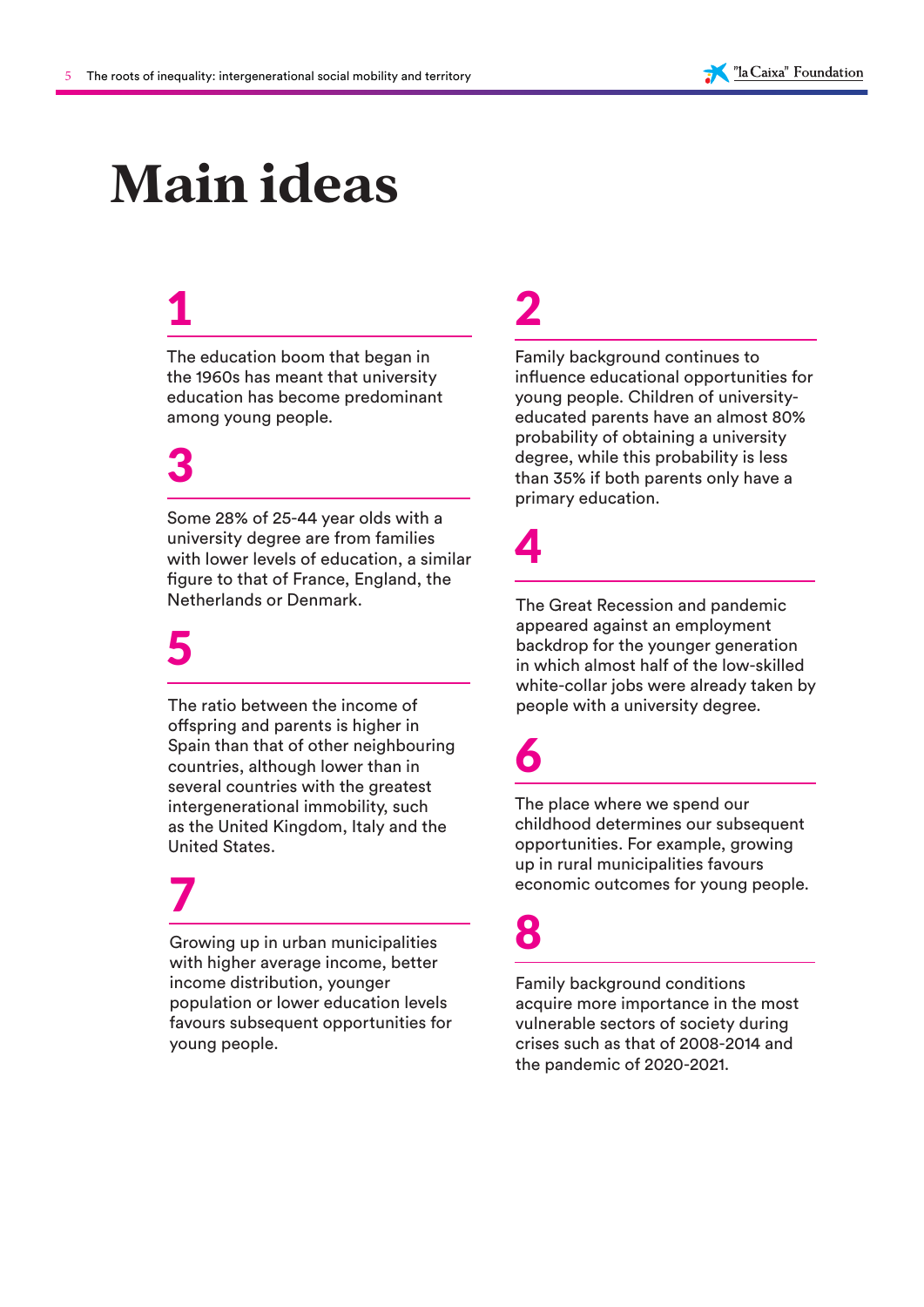### University education became predominant among young people after the education boom of the last century 1

While only 14% of people born in the 1940s had a university education, this figure rises to more than 50% for those born in the 1980s. Women continue their studies to a greater extent than men (INE, 2004) once they have completed compulsory education, which means that in their case the proportion rises to 58%. In short, university education, once a matter of distinction, has now become a very extensive or majority option. Education is therefore no longer the great social leveller it once was (Bukodi and Goldthorpe, 2018).

#### **Figure 1: The proportion of university-educated people has risen over successive generations**  *Percentage distribution of education levels of people born in Spain by decade of birth*



**Source:** compiled by the authors based on data from the "Living Conditions Survey" (ECV), 2020, INE.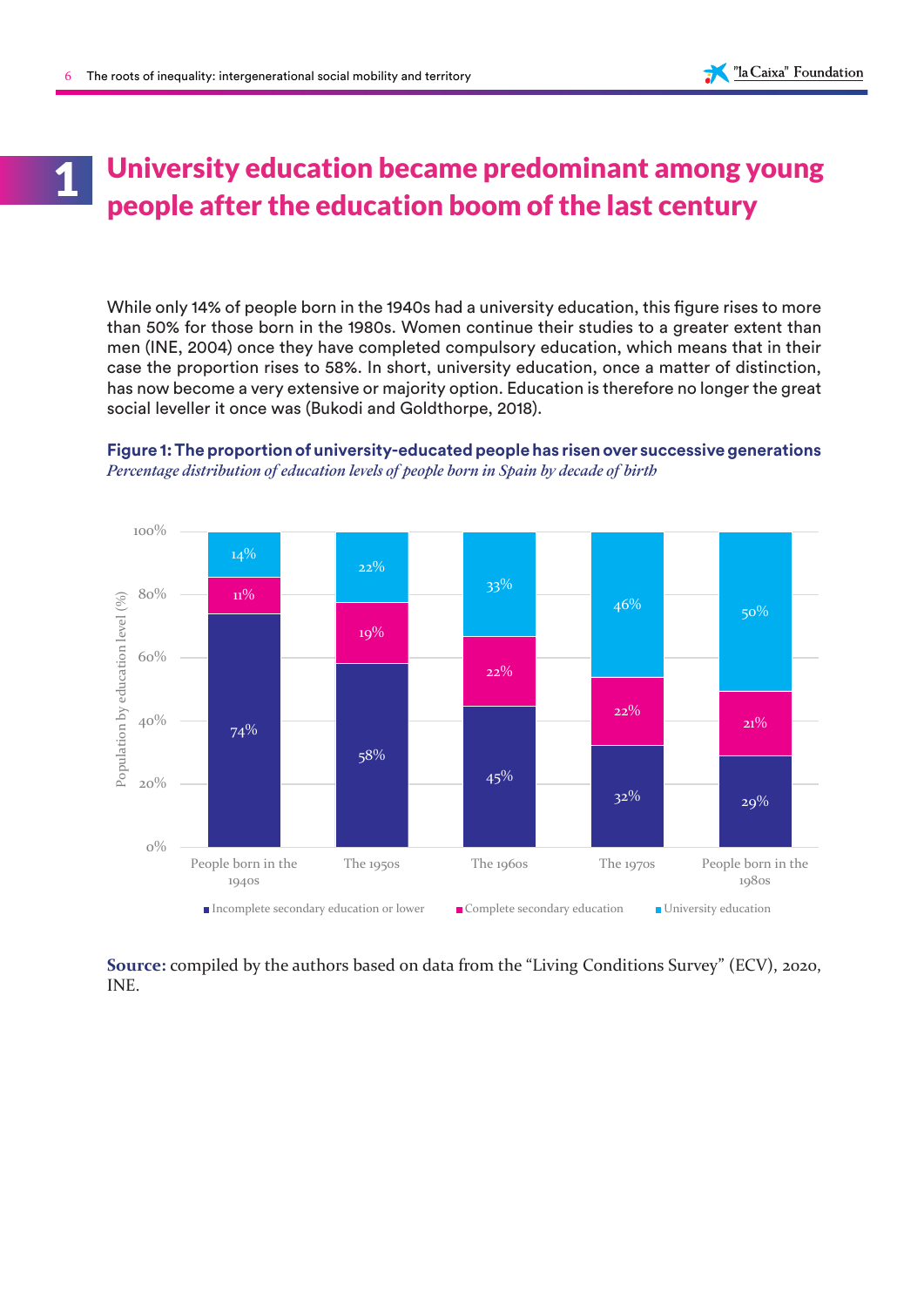## Education level heritability in Spain is now similar to that of other neighbouring countries 2

Some 28% of the Spanish population aged between 25 and 44 with university studies come from families with lower education levels. This upward intergenerational mobility indicator places Spain within a similar range (25-30%) to countries such as France, UK, the Netherlands or Denmark. In fact, this figure of 28% in Spain is almost identical to the percentage in two other countries that also experienced dramatic social change during the final decades of the last century: Ireland and Japan. In other words, the education boom in Spain has led to high upward mobility, the figures of which have tended to converge with those of other developed countries as both parents and offspring have gained access to higher levels of education.

#### **Figure 2: Spain has intermediate rates of educational mobility**

*Percentage of 25-44 year-olds with a university education who are offspring of fathers or mothers with at most an incomplete secondary education by OECD countries*



**Source:** compiled by the authors based on data from the OECD, 2021.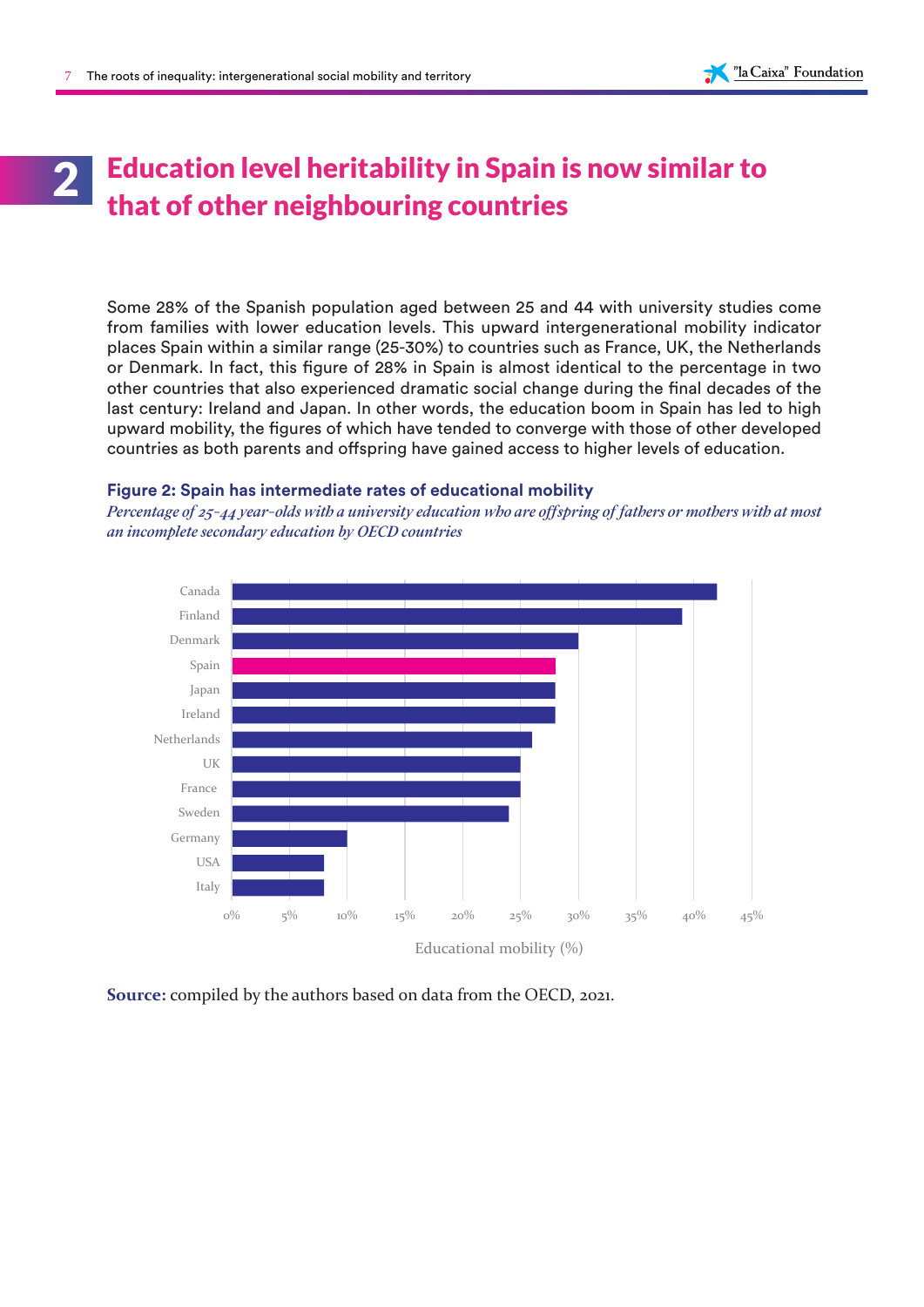## Family background continues to influence educational **3** Family background continues to<br>opportunities for young people

The transmission of educational attainment from parents to children is a measure of intergenerational mobility. The offspring of fathers and mothers in Spain without a secondary education are over 50% more likely to progress to higher levels of education. This figure implies that almost half of the offspring of such fathers and mothers inherit their low educational attainment, indicating a high educational persistence in their lower secondary education. Specifically, only one in three offspring of such families obtains a university degree, while this is true of three out of four offspring of fathers and mothers with a university degree.

#### **Figure 3: The educational level of each person still depends very much on his or her family of origin**

*Probability of a person born in Spain completing each education level by father's or mother's highest level of education*



**Source:** compiled by the authors based on data from the "Living Conditions Survey" (ECV), 2020, INE.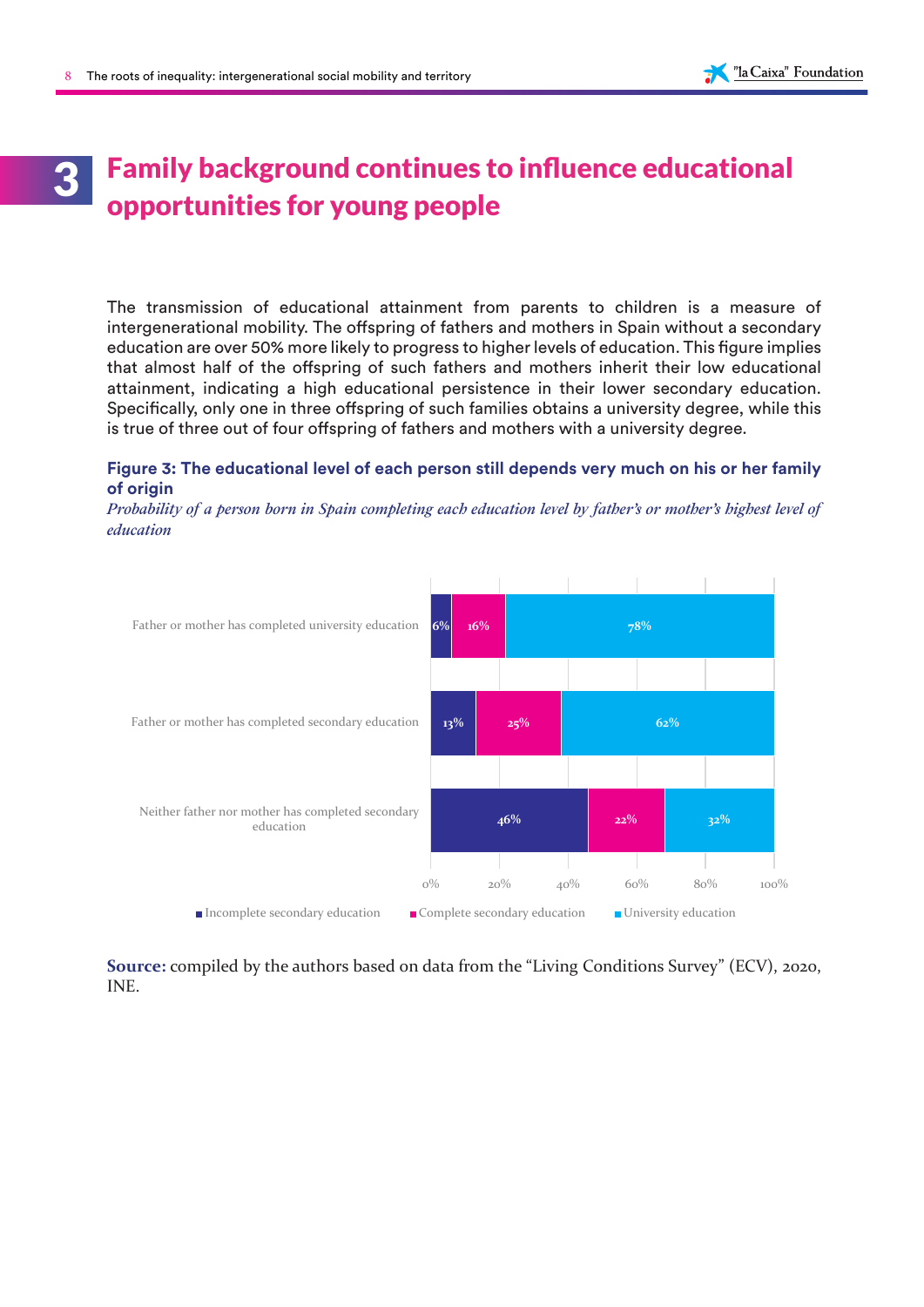### The Great Recession and pandemic appeared against an employment backdrop in which almost half of the youngest people with a university degree were in low-skilled jobs 4

Income-earning options are determined, among other factors, by labour market demand and supply conditions, i.e. by the type of jobs available and the skills of those seeking such contracts. In the case of Spain, once price level changes have been taken into account, people's wages in 2019 were 25-50% lower than in 1980 (Bentolila et al., 2021). This is partly explained by the fact that the overall improvement in education levels has been faster than the increase in demand for skilled labour. Spain's transformation into a service society extended non-manual, so-called "white-collar" jobs, a phrase that is in contrast to the "blue collar" of certain manual labour garments. But this increase in white-collar jobs was predominantly in occupations requiring a low level of professional skills. Coupled with the education boom, the percentage of people with university degrees working in lower-skilled white-collar jobs has risen from 12% among those born in the 1940s and 1950s to 45% among those born in the 1970s and 1980s. In other words, half of the low-skilled white-collar jobs for this age group are taken by highly educated people. A university degree is required for low-paying service-related jobs, and even so there is a lot of competition among candidates for these positions. Overeducation in Spain is higher than in most European countries (McGuinness, Bergin and Whelan, 2018), and this is tied to the intergenerational mobility of young people: in addition to requiring a degree, the market rewards those who have other social skills (cultural capital) or personal relationships (social capital), factors that are linked to family background (Marqués Perales and Gil-Hernández, 2015).

These circumstances constitute a pattern of frustrated expectations for successive generations of young people. The generation born in the late 1980s or early 1990s entered the labour market during the biggest economic crisis since the Spanish Civil War (2008-2014), followed by the recession caused by the covid-19 pandemic. Family background conditions have become more important for this particularly vulnerable generation.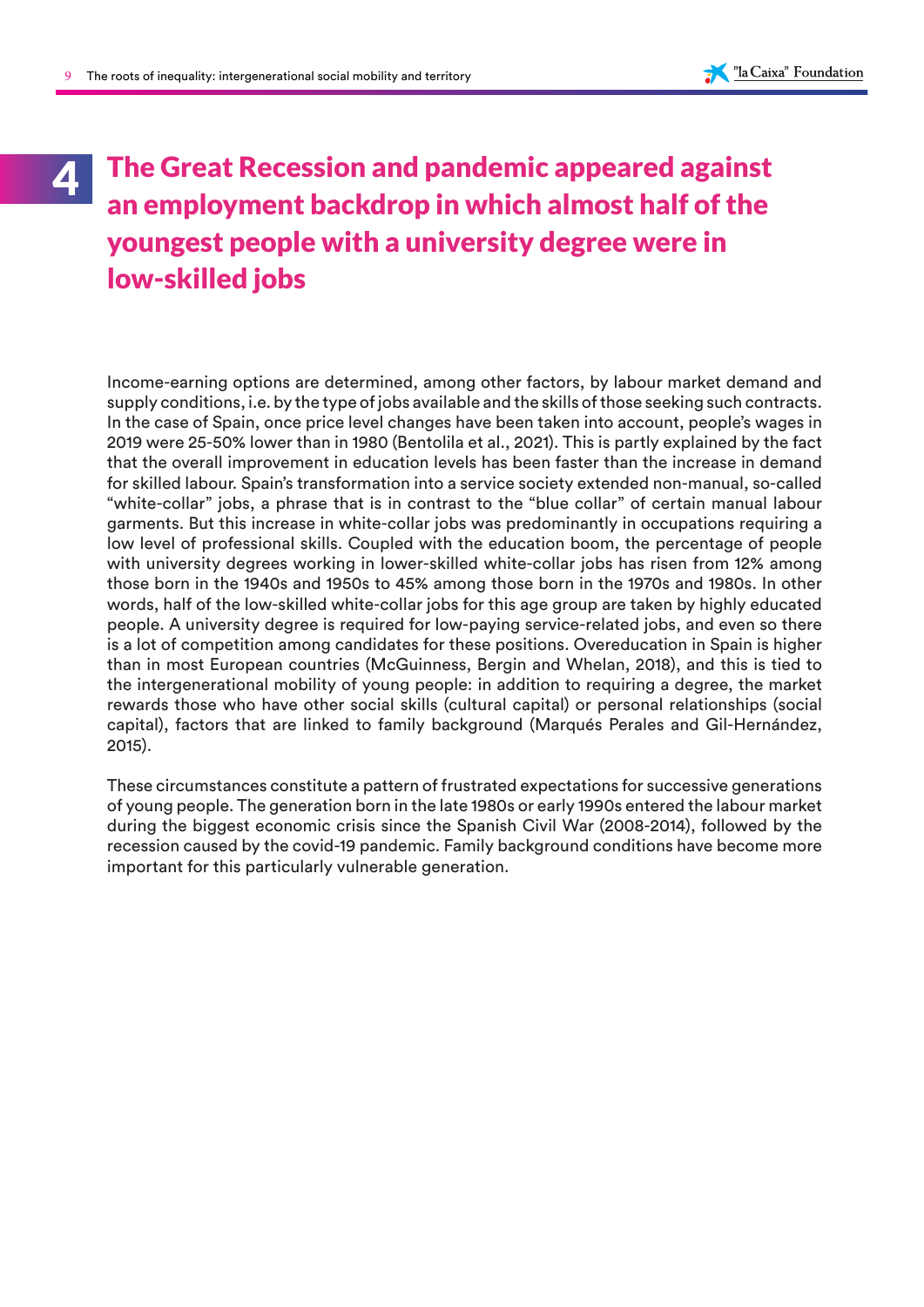

#### **Figure 4: Increasingly more people with a university degree are working in low-skilled jobs** *Percentage distribution of people with tertiary education in different job categories by period of birth*

**Source:** compiled by the authors based on the "Living Conditions Survey" (ECV), 2020, INE.

## The ratio between the income of offspring and parents is higher in Spain than that of other neighbouring countries

Both in Spain and in developed countries as a whole, there has been a trend towards greater persistence of income positions at the bottom and top of the spread since the 1990s. This translates into fewer opportunities for upward mobility for those at the bottom and also lower downward risks for those at the top (Marqués Perales, 2015; OECD, 2018). The economic crises of the last decade further hindered the prospects for "absolute mobility" or "social climbing", in the sense of the likelihood that offspring would improve their socio-economic situation compared to that of their parents, which is related to the evolution of the country as a whole.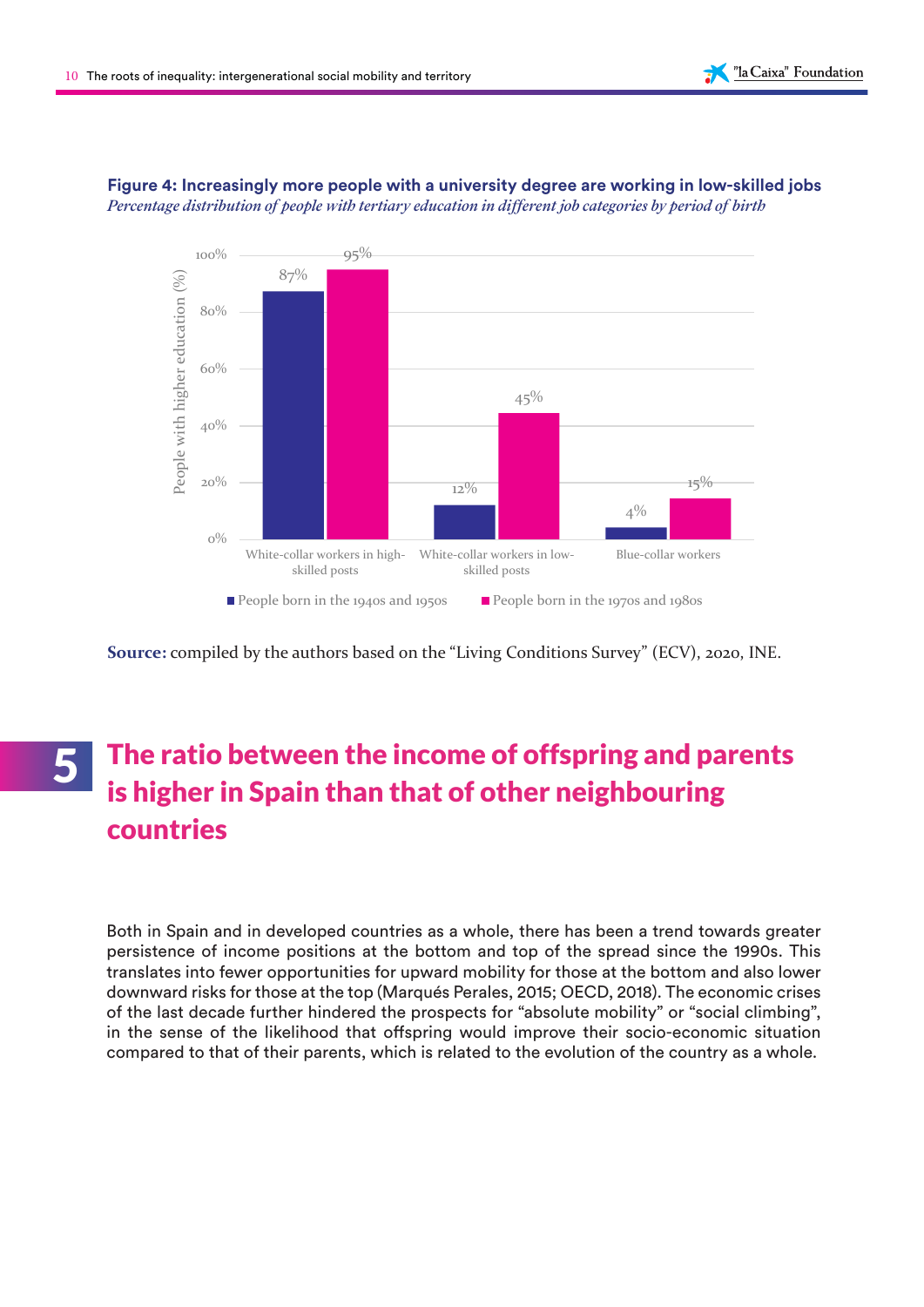This absolute mobility can affect entire generations that collectively find themselves in relatively favourable circumstances compared to that of their parents and according to the change in society. But relative mobility can also be examined regardless of this social change by comparing the position of parents in their generation with that of their offspring in theirs.

World Bank data for people born in the 1960s and 1970s indicate that Spain is a country with low relative mobility: only slightly more mobile than countries with very low relative mobility, such as the United States, Italy or the United Kingdom. This means that social position by income is rather persistent between parents and their offspring. The accompanying figure shows that if a mother (or father) earns 1% more income than that of another mother, the offspring of the relatively richer mother will tend to have 0.4% more income than the offspring of the poorer mother. The position of sons and daughters on the income scale is much more independent of the income level of the family of origin in countries such as Finland or Denmark.

#### **Figure 5: The relative position on the income scale is rather heritable in Spain**

*Indicator of income persistence between fathers/mothers and sons/daughters by OECD country: more persistence (longer bar) implies higher heritability of earning capacity*



**Note:** *the persistence indicator is calculated on the basis of what is known as "intergenerational income elasticity": percentage change in the income of sons/daughters when the income of fathers/mothers differs by 1%.*

**Source:** compiled by the authors based on data from the World Bank's Global Database for Intergenerational Mobility (Narayan et al., 2018).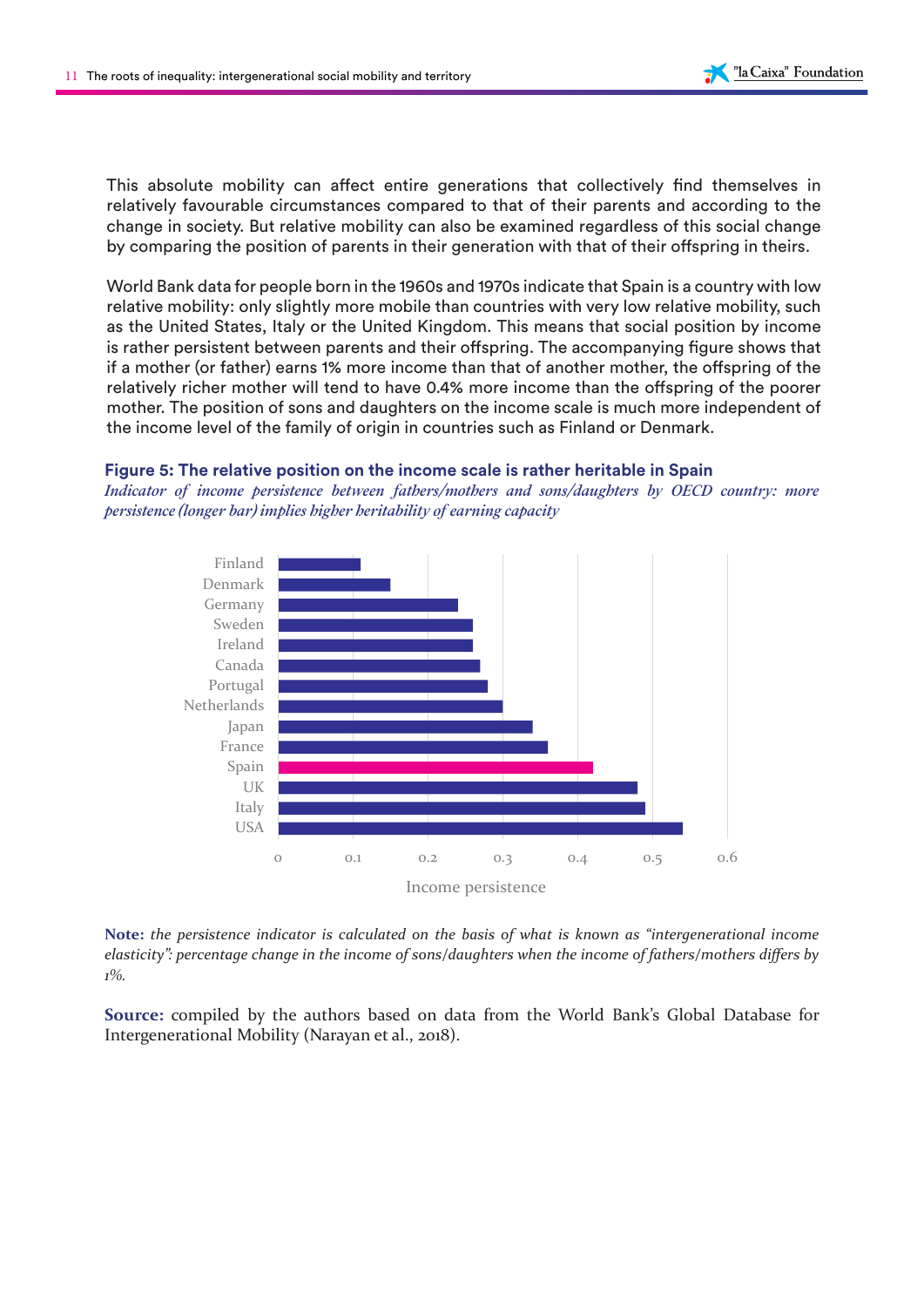## The place where we spend our childhood determines **our subsequent opportunities**<br>**C**our subsequent opportunities

Family of origin and general labour market conditions in each era shape the life chances of individuals. But there is a third factor that has only recently come to the fore: the characteristics of each territory. Harvard University's "Opportunity Atlas" shows that there is a causal relationship between the characteristics of the territory in which people grow up (understood at a neighbourhood level) and their subsequent economic opportunities as adults. The Spanish "Opportunity Atlas" in Spain analyses the income declared in 2016 by young people aged 26-32 and compares it with the income declared by their parents in 1998.

The analysis by municipality indicates that growing up in rural municipalities in Spain enhances the subsequent economic outcomes of young people compared to urban municipalities, something that has also been found for the United States (Chetty et al., 2014). This effect is stronger the higher the income of the municipality, which means that the positive impact of rurality should not be confused with the effect that the higher the municipal income, the more opportunities for youth. If a comparison is therefore made of two young people raised in rural municipalities by parents with a declared income in the poorest 25%, the one raised in a municipality with a 1% higher average income improves their subsequent income as a young person by 0.18%.

#### **Figure 6: The higher the average income of the municipality in which children are raised in rural towns, the higher the average income they obtain when they turn 30**

*Percentage improvement in the relative income position reported in 2016 by 26-32 year olds raised in 1,164 rural municipalities according to the income bracket of their fathers and mothers in 1998 for each 1% increase in the average income of the municipality*



Percentage increase in reported income of young people (%)

**Note:** *although the estimate in the first two rows of the graph is not statistically significant, it can be seen that the average income of the municipality is more important for the offspring of lower income families. The results have been subjected to various robustness tests.*

**Source:** compiled by the authors based on the Spanish Opportunity Atlas (*Atlas de Oportunidades*, Llaneras, Medina and Costas, 2020) and Household Income Distribution Atlas (INE, 2019).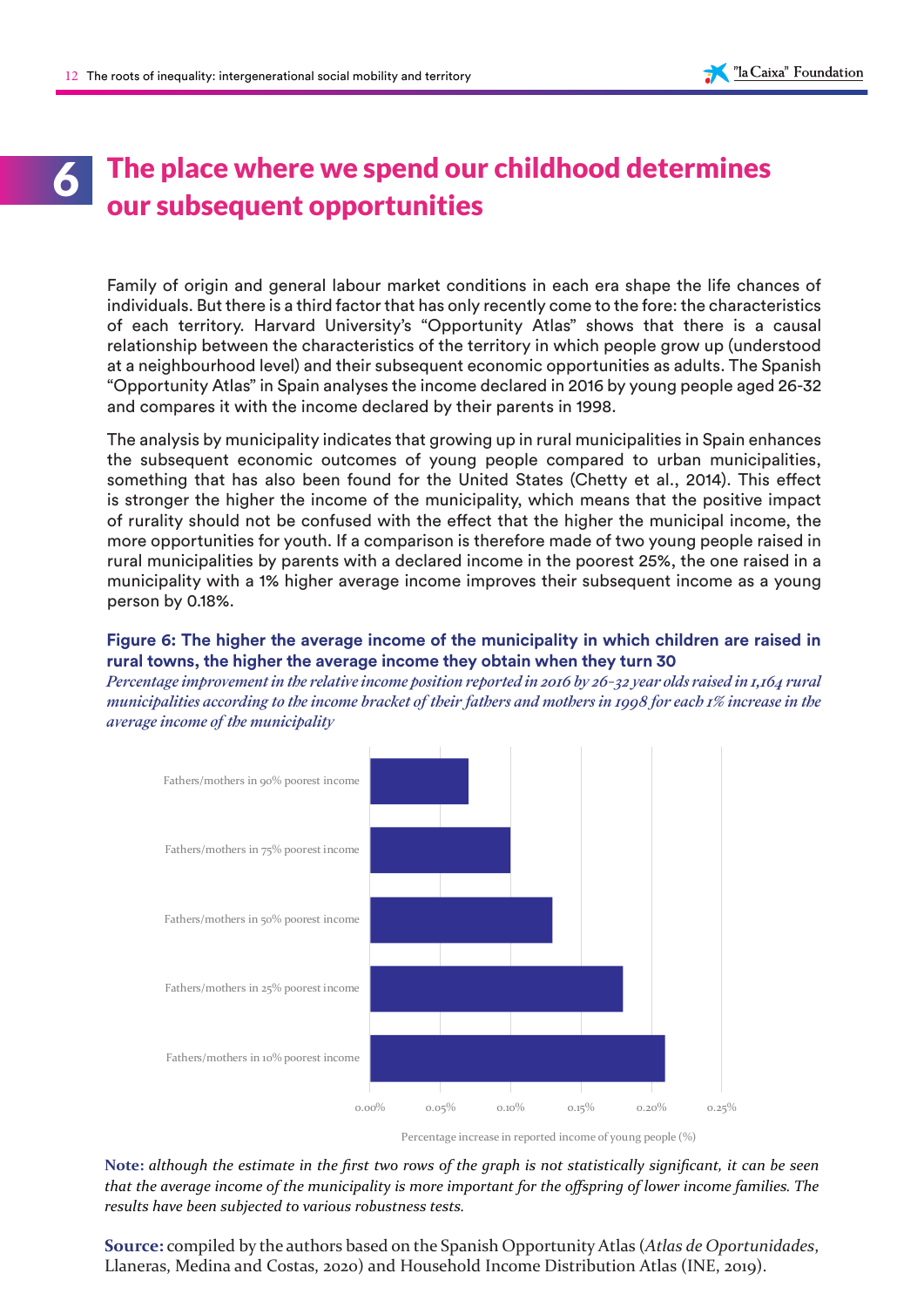### Growing up in urban municipalities with higher average income and better income distribution favours subsequent opportunities for young people 7

The average income of the municipality of upbringing in urban settings affects the opportunities of young people even more than in rural settings. This is true for offspring of fathers and mothers in all income brackets, although the effect is less so for families at the top of the spread. There is also a greater complexity of mechanisms in urban settings that can have effects from childhood and are not relevant when analysing rural municipalities. For example, growing up in urban municipalities with a higher average age seems to make subsequent incomeearning options more difficult. This may be because municipal demographics also indicate characteristics related to the dynamism and economic structure of the territory. Similarly, the more unequal the distribution of income in the municipality where childhood is spent, the less chance there is to move up the social ladder later in life. Evidence also shows that young people have fewer opportunities for social mobility if they were raised in municipalities with a greater presence of people with university degrees, perhaps because the higher educational attainment in these municipalities promotes the inheritability of social positions.

The various possible mechanisms that could explain these results are the subject of ongoing research. For example, greater urban inequality increases the differences between neighbourhoods (segregation) and thus the influences received by the offspring of various types of families. Another possible mechanism operates through political influence. Municipalities with lower income and more inequality have more electoral abstention, and the social class of the father and mother is known to influence the chance that offspring do not vote in elections. The social exclusion of entire neighbourhoods therefore encourages their exclusion from political priorities.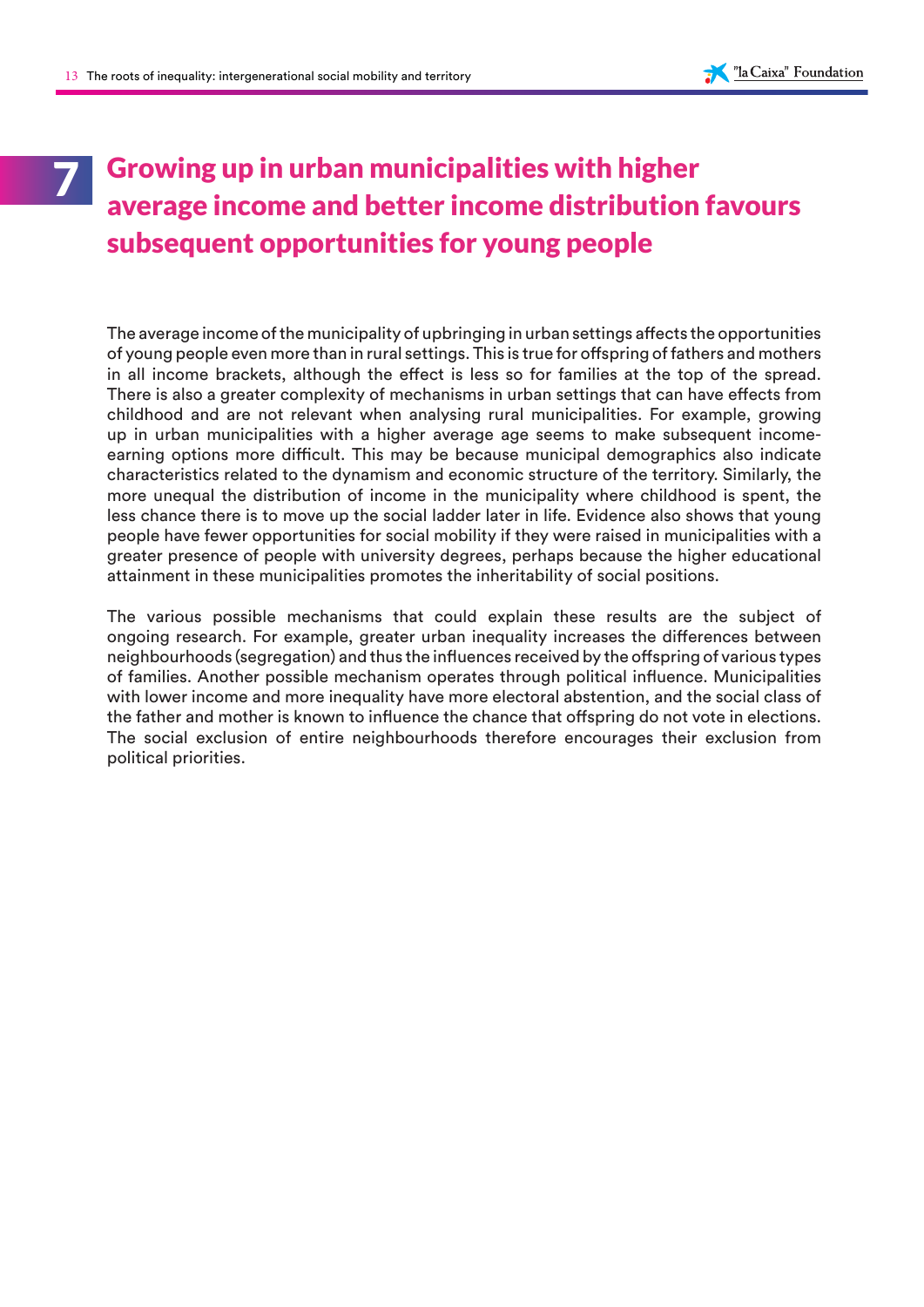#### **Figure 7: Growing up in urban municipalities with higher average income increases opportunities for young people, while growing up in municipalities with higher education, higher average age or greater economic inequality reduces these**

*Change in income scale position as the result of a comparable increase in various municipal characteristics for people raised in urban municipalities in families in the bottom 25% of reported income* 



**Note:** *relative position of income reported in 2016 by 26-32 year olds if they were raised in urban municipalities and were offspring of fathers and mothers who in 1998 reported an income in the bottom 25% of the spread. The length and tendency of each bar represent the degree and direction of each effect. The more negative the effect of that characteristic in the municipality in which they grew up, the more the increase in that variable reduces the subsequent income position of young people.*

**Source:** compiled by the authors based on the Spanish Opportunity Atlas (*Atlas de Oportunidades*, Llaneras, Medina and Costas, 2020), Household Income Distribution Atlas (INE, 2019) and population and housing register of 2011 (INE, 2013).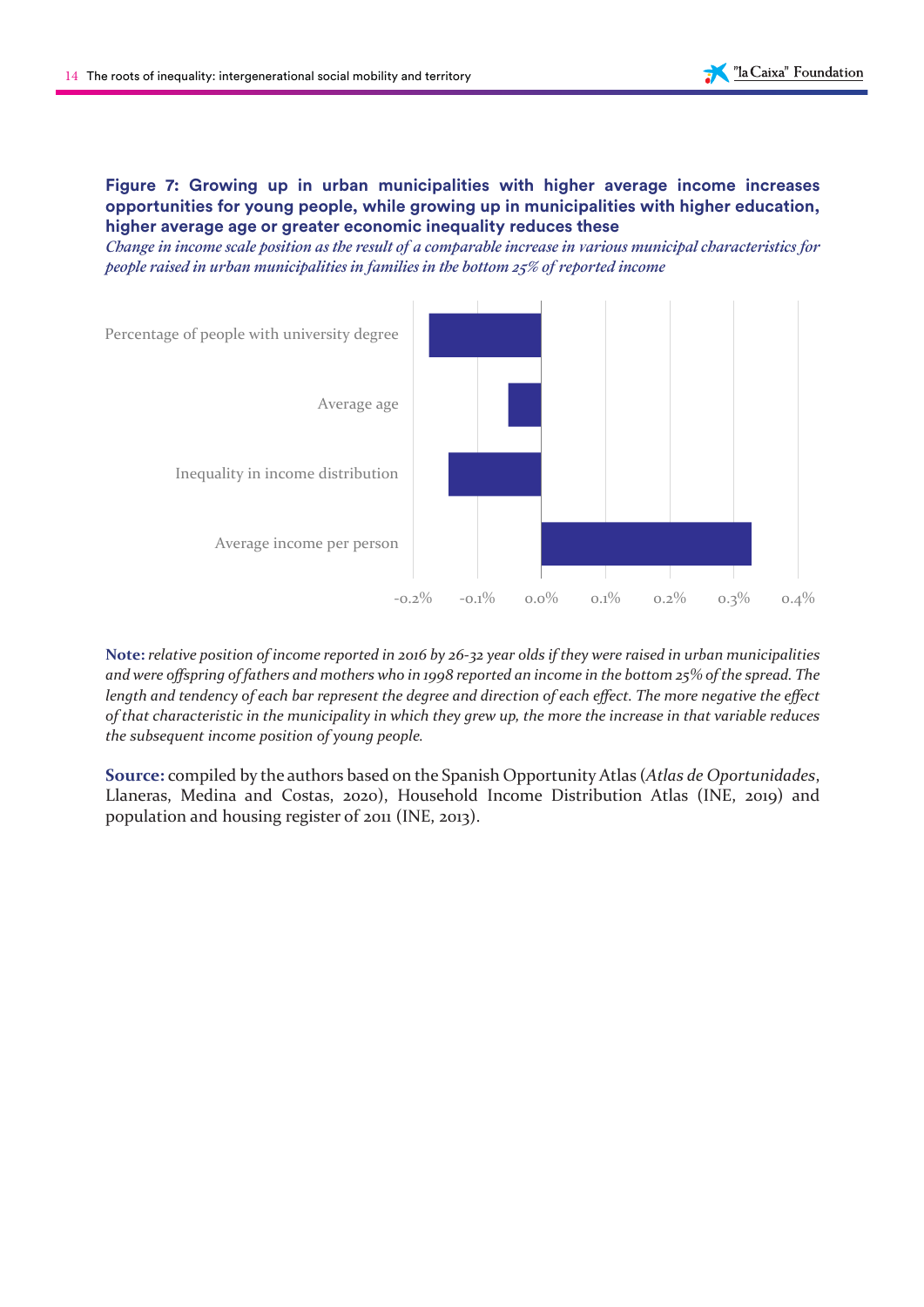# **Conclusions**

Economic development in Spain during the latter half of the 20th century created opportunities for several generations. Following the education boom, education today is still highly heritable in both Spain and other countries. Furthermore, generational expectations of improving on the situation of parents began to reverse from the 1990s onwards, in line with trends that are common to other developed countries. The change in the structure of the labour market was less rapid than the change in worker education, so that increasingly more university graduates are in low-skilled jobs. This has led to a pattern of frustrated expectations for successive generations. And this was already the context in which the crisis of 2008-2014 and the pandemic of 2020-2021 appeared, as they increased the importance of the conditioning factors of families in the most vulnerable sectors of society.

This paper has also linked together this global perspective with a micro-territorial view. The analyses confirm that the socio-economic characteristics of the territories in which children spend their childhood determine their chances in adult life. This has implications for a wide range of public policies.

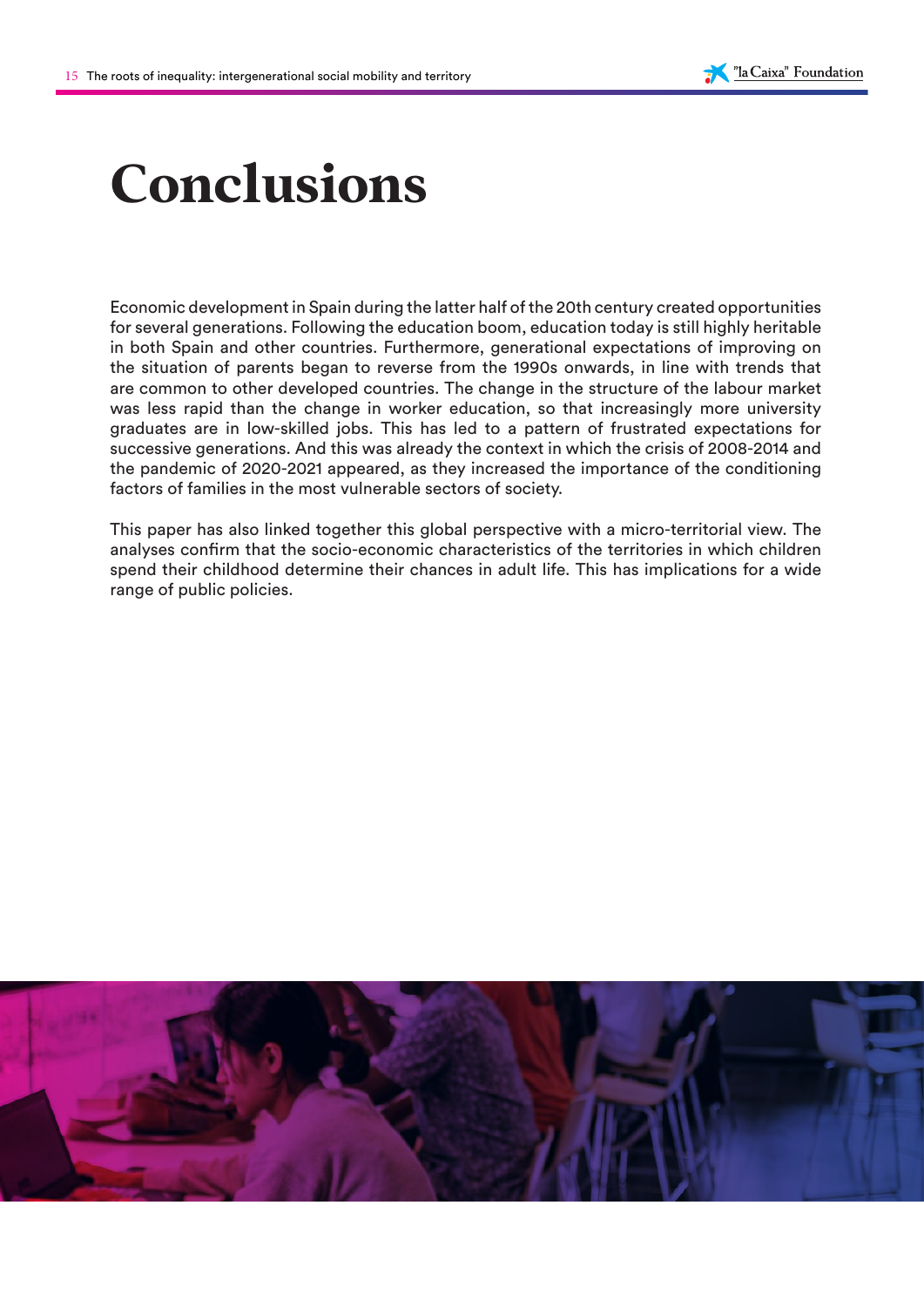# **Proposed actions**

## 1

Spanish society must open up the debate on the model of curricular profiles and life pathways it wishes to adopt.

## 3

The design of local and overall policies must take into account the inheritability of socio-economic opportunities and the phenomena of urban segregation. Policies that promote equal opportunities must be thematically and territorially focused and multi-sectoral: formal training, social skills, relational capital, role models, empowerment, social services, housing, diagnoses by municipality and neighbourhood, care economy, etc.

# 2

Spain needs improved statistics in order to help analyse data for each school, each neighbourhood, each city, each university and each autonomous community, thereby improving knowledge of the conditioning factors of inequalities of opportunity, especially from an intergenerational perspective.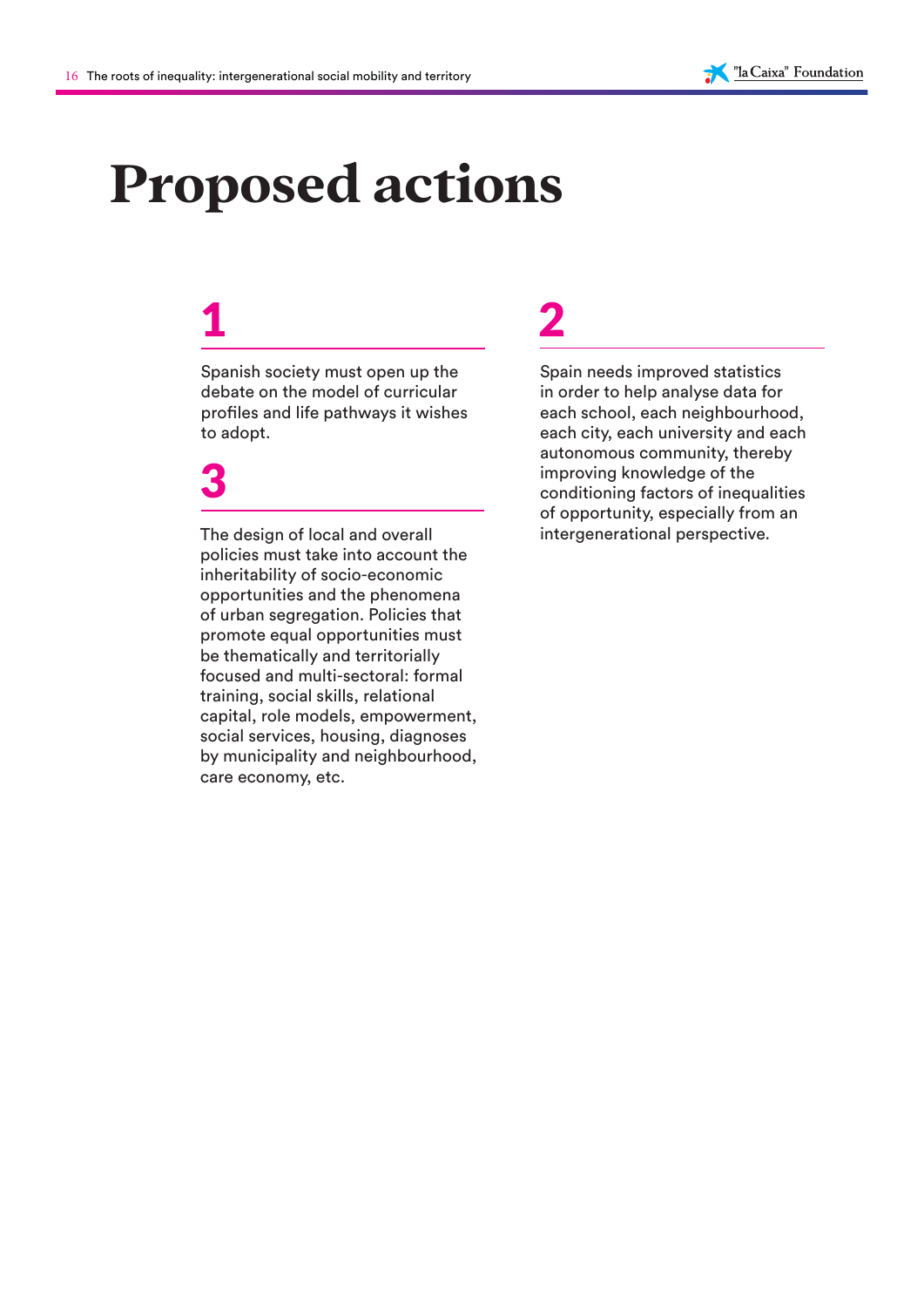# **Study characteristics**

Analysing the opportunities available to individuals according to their family background presents many difficulties related to data availability. Examining the social circumstances of individuals would mean having to wait until they developed their professional careers, but in this case the examination would be more about the country's past, not about the existing conditions of young people. As the focus shifts to more defined profiles (people within a certain age group, with parents of specific characteristics, etc.), the sample size is reduced using survey data and with it the ability to generalise the results. It is impossible to have surveys to carry out mass analyses for small territories, so one has to resort to techniques such as those used in the "Opportunity Atlas", with data from tax returns, even though it has its own limitations. For example, the latter data consider the tax returns of young people in 2016, which is a year of emerging from the Great Recession, and also exclude from the analysis people in the underground economy or those who did not reach the minimum income tax exemption. It should also be noted that there is no information available on whether these young people remained in the municipality in which they grew up or subsequently moved. However, this type of data is novel, and results at a municipal level demonstrate a strong correlation between the characteristics of the municipality of upbringing and the subsequent income of young people. It is important that various administrations and research centres devote greater efforts to improving the available statistics at increasingly smaller territorial scales precisely because of these limitations.

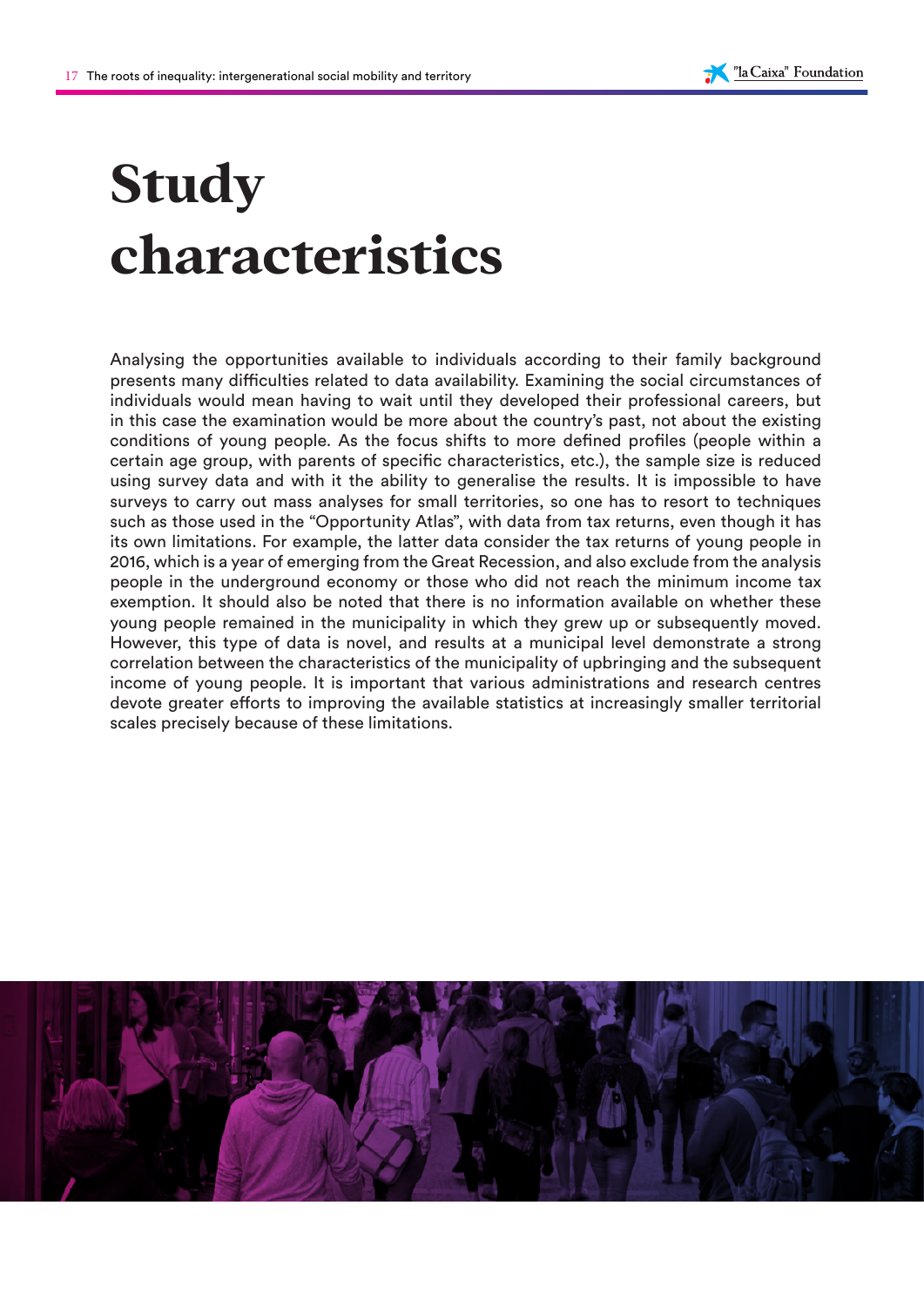# **References**

Bentolila, S.; Felgueroso, F.; Jansen, M. and Jimeno, J. F. (2021). "Studies on the Spanish Economy". In: *Lost in Recession: Youth Employment and Earnings in Spain*. FEDEA. https:// documentos.fedea.net/pubs/eee/eee2021-12.pdf.

Bukodi, Erzsébet and Goldthorpe, John H. (2018). *Social Mobility and Education in Britain: Research, Politics and Policy*. Cambridge: Cambridge University Press. https://www.cambridge. org/core/books/social-mobility-and-education-in-britain/627D360586EB5560997D2ACF789 61D76.

Chetty, Raj, et al. (2020). *The Opportunity Atlas: Mapping the Childhood Roots of Social Mobility*. National Bureau of Economic Research (working paper). https://opportunityinsights. org/paper/the-opportunity-atlas/.

Chetty, R., Hendren, N., Kline, P. and Saez, E. (2014). "Where is the Land of Opportunity? The Geography of Intergenerational Mobility in the United States". In: *The Quarterly Journal of Economics*, 129(4): 1553-1623. https://doi.org/10.1093/qje/qju022.

Durlauf, S. N. and Seshadri, A. (2018). "Understanding the Great Gatsby Curve". In: *NBER Macroeconomics Annual*, 32(1): 333-93. https://ideas.repec.org/a/ucp/macann/doi10.1086- 696058.html.

INE (2004). *España al comienzo del siglo XXI: censos de población y viviendas 2001*. Madrid: National Statistics Institute (INE). https://www.ine.es/ss/Satellite?L=es\_ agename=Productos YServicios%2FPYSLayout&param1=PYSDetalleGratuitas.

———(2013). "Censos de población y viviendas 2011". National Statistics Institute (INE). https://www.ine.es/dyngs/INEbase/es/operacion.htm?c=Estadistica\_C&cid=1254736176992& menu=ultiDatos&idp=1254735572981.

——— (2019). "Atlas de distribución de renta de los hogares". National Statistics Institute (INE). https://www.ine.es/experimental/atlas/experimental\_atlas.htm.

——— (2020). "Encuesta de condiciones de vida". National Statistics Institute (INE). https://www.ine.es/dyngs/INEbase/es/operacion.htm?c=Estadistica\_C&cid=1254736176807& menu=resultados&idp=1254735976608#!tabs-1254736194824.

Llaneras, Kiko; Medina, Octavio and Costas, Elena (2020). *Atlas de oportunidades.* Fundación Felipe González - Fundación Cotec.

https://www.cotec.es/fundacionfelipegonzalez/oportunidades.

Marqués Perales, Ildefonso (2015). *La movilidad social en España*. Catarata.

Marqués Perales, Ildefonso, and Gil-Hernández, Carlos J. (2015). "Origen social y sobreeducación en los universitarios españoles: ¿es meritocrático el acceso a la clase de servicio?". In: *Revista Española de Investigaciones Sociológicas*. http://www.reis.cis.es/REIS/jsp/REIS.jsp?opcion= articulo&ktitulo=2510&autor=ILDEFONSO+MARQU%C9S+PERALES%2C+CARLOS+J.+GIL-HERN%C1NDEZ.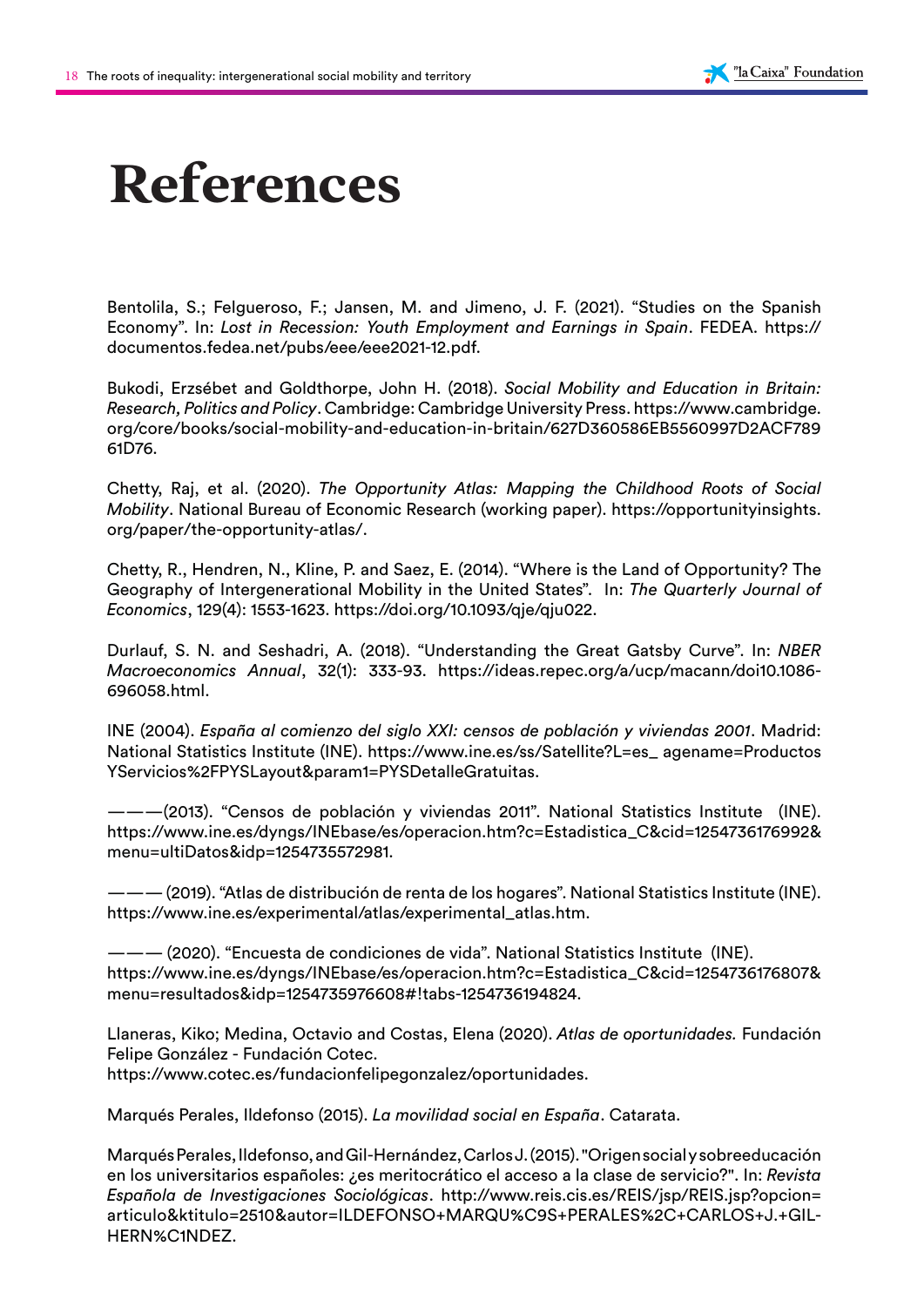McGuinness, Seamus; Bergin, Adele and Whelan, Adele (2018). "Overeducation in Europe: Trends, Convergence, and Drivers". In: *Oxford Economic Papers*, 70(4): 994-1015. https://ideas. repec.org/a/oup/oxecpp/v70y2018i4p994-1015..html.

Narayan, Ambar, *et al.* (2018). *Fair Progress? Economic Mobility Across Generations Around the World*. Washington, DC: World Bank Publications. https://openknowledge.worldbank.org/ handle/10986/28428.

OECD (2018). *A Broken Social Elevator? How to Promote Social Mobility.* París: OECD Publishing. http://www.oecd.org/social/broken-elevator-how-to-promote-social-mobility-9789264301085-en.htm.

——— (2021). "Intergenerational Mobility in Education". Organization for Economic Co-operation and Development (OECD). OECD.Stat. https://stats.oecd.org/Index. aspx?DataSetCode=EAG\_MOB.

Vidal, Guillem (2020). "Participación electoral y desigualdad política en España". In: *Informe sobre la democracia en España 2019* (ed. Alberto Penadés de la Cruz). Madrid: Fundación Alternativas, 101-18.